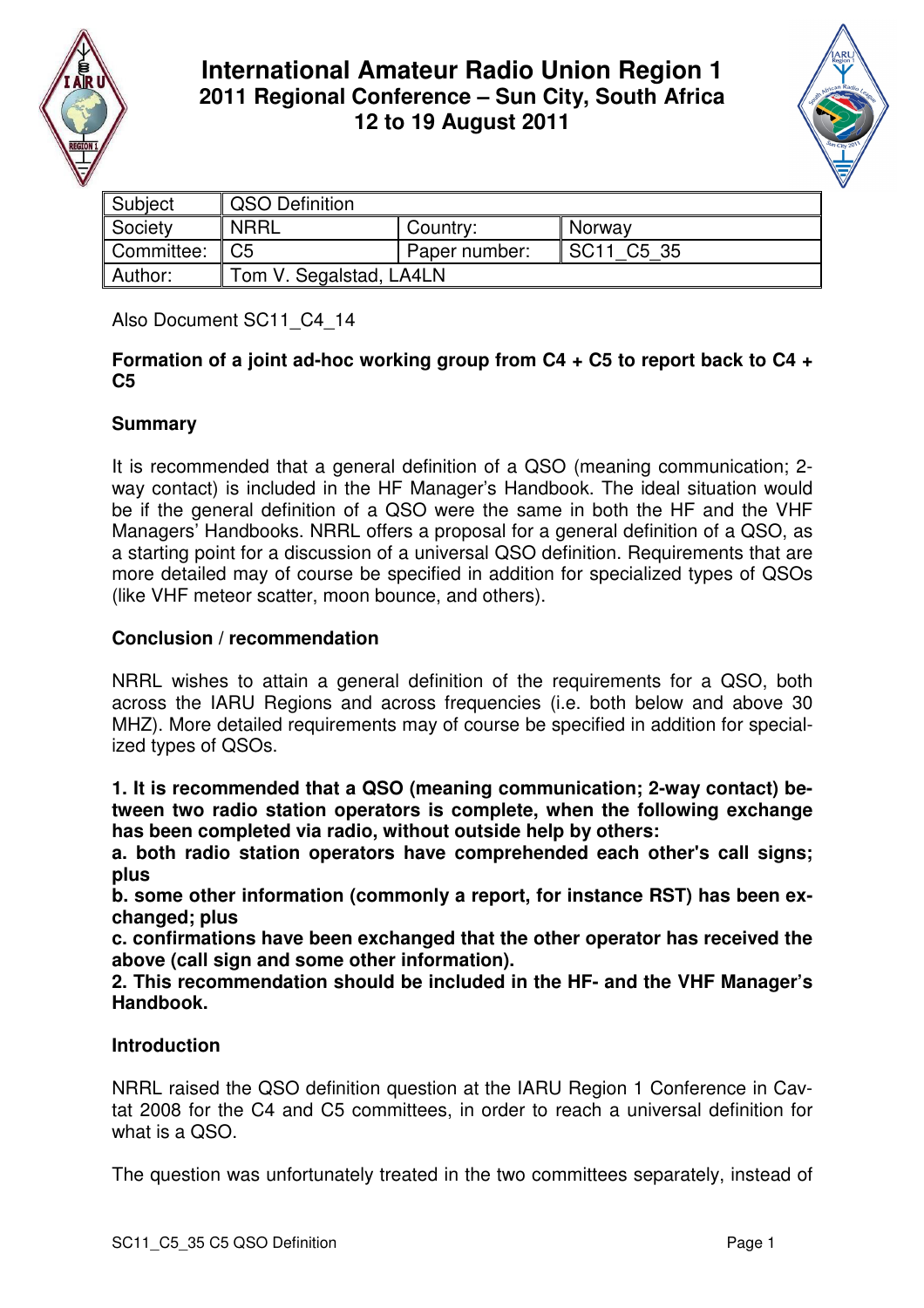being treated by a joint  $C4 + C5$  ad-hoc committee. The result was that  $C5$  kept their own previous definition of a QSO in the VHF Manager's Handbook, while C4 does not have a definition of a QSO in the HF Manager's Handbook.

This question was again raised at the IARU Region 1 Interim Meeting in Vienna 2010. It was not time to discuss this matter at that meeting, hence C4 asked NRRL to raise the question again at the IARU Region 1 Conference in 2011.

One may say that contest rules and award rules specify what constitutes a valid QSO. However, the rules are different for different contests and awards; hence, there is no definition in the HF world within IARU Region 1 for what are the necessities of a QSO, outside specific contests and specific award hunting.

NRRL thinks that the HF Manager's Handbook should contain a general definition of a QSO, listing the minimum requirements for what is a QSO. The fundamental and general definition should ideally be the same below and above 30 MHz within the IARU.

#### **Background**

The following (slightly modified) was submitted by NRRL to the IARU Region 1 Conference in Cavtat 2008:

2-way contacts, communication, which in the old Q-signals Code is designated **QSO**, is the fundamental activity within amateur radio (HF Manager's Handbook Chapter 10.8). This fundamental activity is the basis for claiming points in contests, and for claiming QSL cards and awards.

Yet the requirements necessary for defining a QSO is not included in the HF Manager's Handbook (hereafter called "HF MH").

In the HF MH, in Chapter 7.3 under "Lists and nets," paragraph 4, is described  $[LO =$ List Operator]:

A valid QSO requires some minimum of two-way exchange of information. As stations are usually addressed by call sign this information has already been imparted to the DX station, nevertheless the LO should seek to avoid passing the whole call sign if possible.

Convention has established that the exchange need only be a correctly received RS report by both parties. It is therefore the responsibility of the LO at all times to ensure that this is accomplished fairly, accurately and without assistance. Whilst repeats are in order, if necessary, verification of partly received reports is not.

Our proposed QSO definition is in harmony with this procedure, in that the call signs should be perceived by the station operators, and that some minimum information should be exchanged via radio without outside help by other stations. However, the QSO definition should be stated as a separate chapter, not only to be valid during list operations.

In the VHF Manager's Handbook (VHF MH), in Chapter 6.1, under "Minimum re-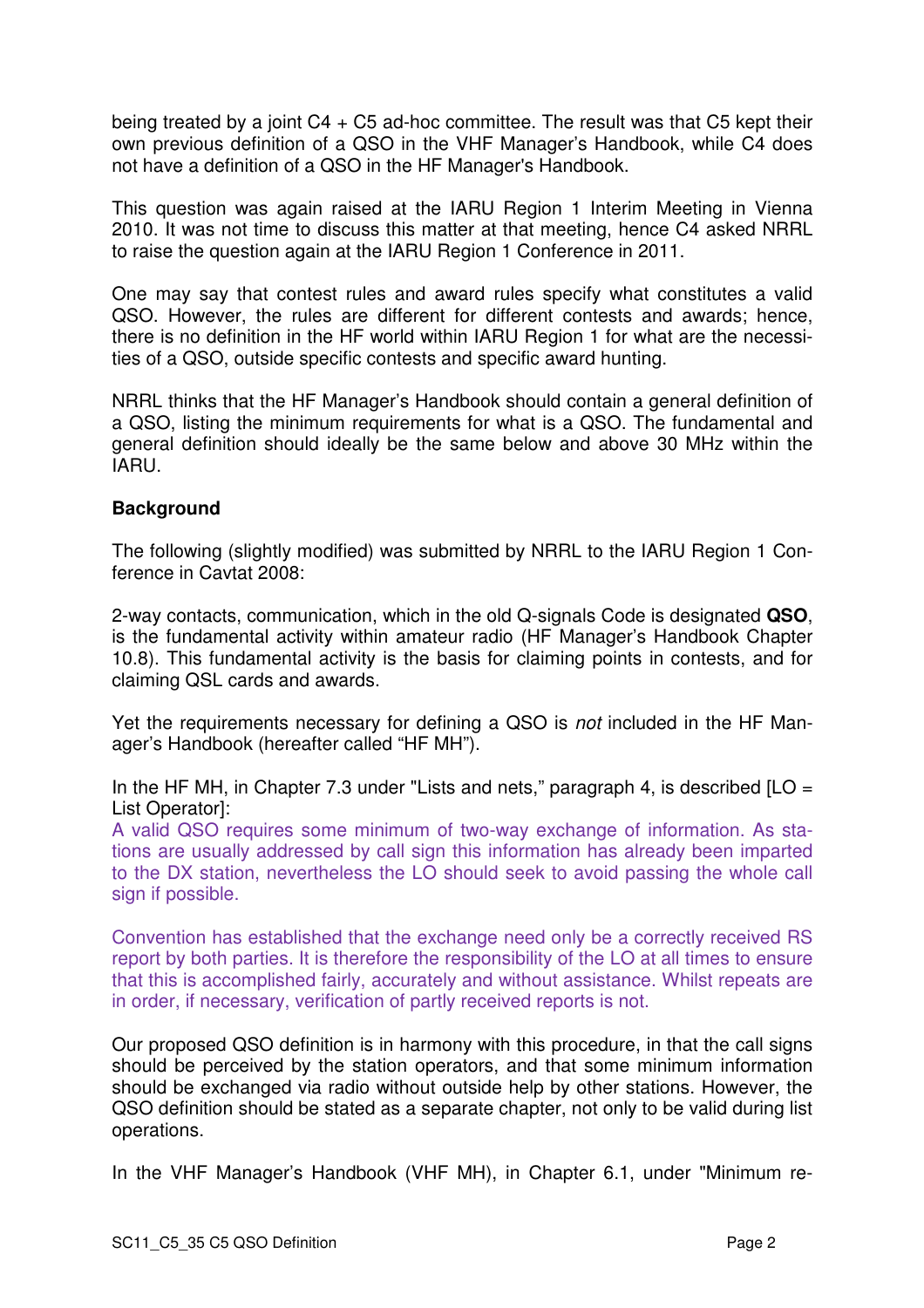quirements for a valid QSO" (Vienna 2007), is described:

6 OPERATING PROCEDURES

6.1 Minimum Requirement for a valid QSO (Vienna 2007)

A definition for a valid QSO on VHF and on higher bands is:-

A valid contact is one where both operators during the contact have

(1) mutually identified each other

(2) received a report, and

(3) received a confirmation of the successful identification and the reception of the report.

It is emphasized that the responsibility always lies with the operator for the integrity of the contact.

This definition is manifested in the procedures for QSOs via meteor scatter, here from VHF MH Chapter 6.3:

#### 6.3.9 VALID CONTACTS

A valid contact is one where both operators have copied both callsigns, the report and an unambiguous confirmation. However no recourse should be made during the contact to obtain the required information, change of frequency, antenna direction, etc. via other methods such as the DX Cluster, talk-back on another band, etc. Such secondary methods invalidate the meteor scatter contact. In essence: if anything concerning the ongoing QSO attempt is agreed through other means than the QSO attempt frequency a new start is required.

A number of contests (especially among American contests) follows the recommendation that some information should be exchanged in addition to the call signs, and they don't require the exchange of signal reports like RS(T) [= Readability, Strength, Tone]. For instance, the ARRL VHF and UHF contest rules require the exchange of the grid square, while rule that the exchange of RS(T) is optional.

Here is an example from the rules of the ARRL Field Day [from www.arrl.org]:

Stations in ARRL / RAC sections will exchange their Field Day operating Class and ARRL / RAC section. Example: a three transmitter class A station in Connecticut which also has a Novice/Tech station and one VHF station would send "3A CT" on CW or "3 Alpha Connecticut" on phone. Foreign stations send RS(T) and QTH.

To see an example of a "different" contest exchange, here is an example from the ARRL Sweepstakes Contest rules with no RS(T) required [from www.arrl.org]:

WA4QQN would respond to W1AW's call by sending: W1AW 123 B WA4QQN 71 NC which indicates QSO number 123, B for Single Op High Power, WA4QQN, first licensed in 1971, and in the North Carolina section.

W3ZZ discusses "What is a contact?" in QST March 2006, and concludes:

"How the QSO is arranged temporally and the nature of the signal report can vary, but identification and exchange of information are absolute requirements." ...